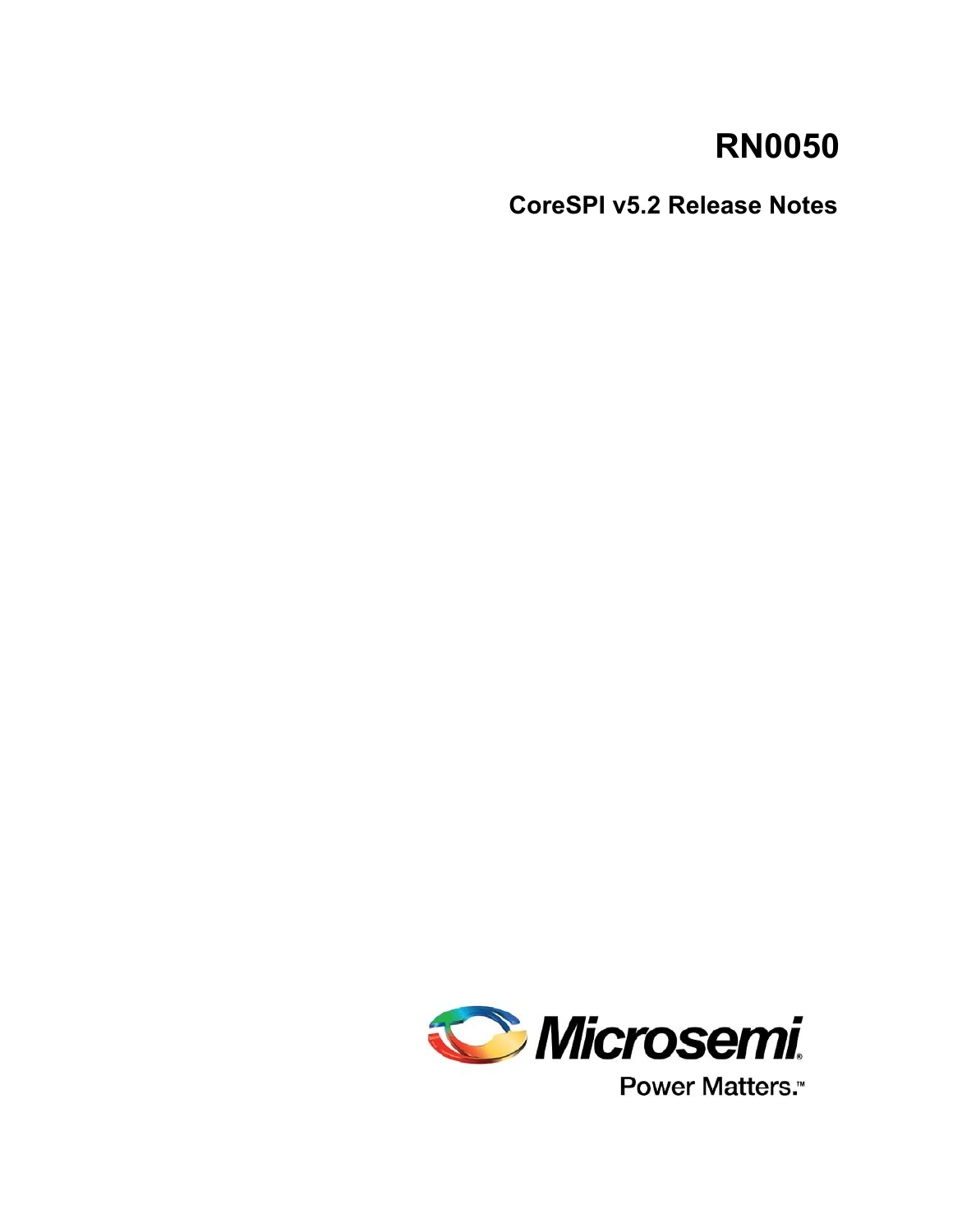

Power Matters.<sup>\*</sup>

**Microsemi Corporate Headquarters** One Enterprise, Aliso Viejo, CA 92656 USA Within the USA: +1 (800) 713-4113 Outside the USA: +1 (949) 380-6100 Sales: +1 (949) 380-6136 Fax: +1 (949) 215-4996 E-mail: [sales.support@microsemi.com](mailto:sales.support@microsemi.com) [www.microsemi.com](http://www.microsemi.com)

© 2018 Microsemi Corporation. All rights reserved. Microsemi and the Microsemi logo are trademarks of Microsemi Corporation. All other trademarks and service marks are the property of their respective owners.

Microsemi makes no warranty, representation, or guarantee regarding the information contained herein or the suitability of its products and services for any particular purpose, nor does Microsemi assume any liability whatsoever arising out of the application or use of any product or circuit. The products sold hereunder and any other products sold by Microsemi have been subject to limited testing and should not be used in conjunction with mission-critical equipment or applications. Any performance specifications are believed to be reliable but are not verified, and Buyer must conduct and complete all performance and other testing of the products, alone and together with, or installed in, any end-products. Buyer shall not rely on any data and performance specifications or parameters provided by Microsemi. It is the Buyer's responsibility to independently determine suitability of any products and to test and verify the same. The information provided by Microsemi hereunder is provided "as is, where is" and with all faults, and the entire risk associated with such information is entirely with the Buyer. Microsemi does not grant, explicitly or implicitly, to any party any patent rights, licenses, or any other IP rights, whether with regard to such information itself or anything described by such information. Information provided in this document is proprietary to Microsemi, and Microsemi reserves the right to make any changes to the information in this document or to any products and services at any time without notice.

#### **About Microsemi**

Microsemi Corporation (Nasdaq: MSCC) offers a comprehensive portfolio of semiconductor and system solutions for aerospace & defense, communications, data center and industrial markets. Products include high-performance and radiation-hardened analog mixed-signal integrated circuits, FPGAs, SoCs and ASICs; power management products; timing and synchronization devices and precise time solutions, setting the world's standard for time; voice processing devices; RF solutions; discrete components; enterprise storage and communication solutions, security technologies and scalable anti-tamper products; Ethernet solutions; Power-over-Ethernet ICs and midspans; as well as custom design capabilities and services. Microsemi is headquartered in Aliso Viejo, Calif., and has approximately 4,800 employees globally. Learn more at www.microsemi.com.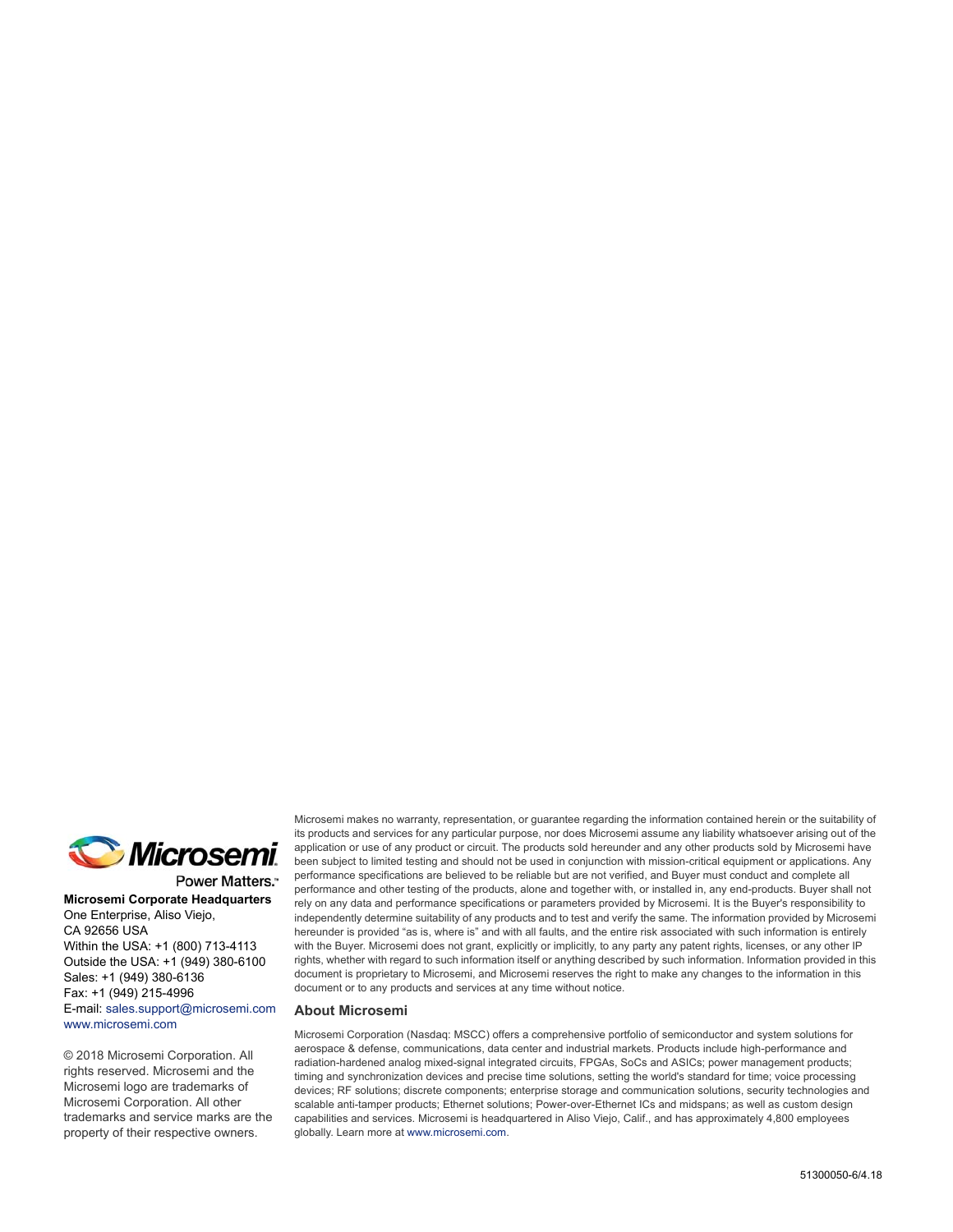

# <span id="page-2-0"></span>**1 Revision History**

The revision history describes the changes that were implemented in the document. The changes are listed by revision, starting with the most current publication.

## <span id="page-2-1"></span>**1.1 Revision 6.0**

Updated changes related to CoreSPI v5.2.

# <span id="page-2-2"></span>**1.2 Revision 5.0**

Updated changes related to CoreSPI v5.1.

#### <span id="page-2-3"></span>**1.3 Revision 4.0**

Updated changes related to CoreSPI v5.0.

#### <span id="page-2-4"></span>**1.4 Revision 3.0**

Updated changes related to CoreSPI v4.2.

## <span id="page-2-5"></span>**1.5 Revision 2.0**

Updated changes related to CoreSPI v3.0.

### <span id="page-2-6"></span>**1.6 Revision 1.0**

Revision 1.0 was the first publication of this document. Created for CoreSPI v2.0.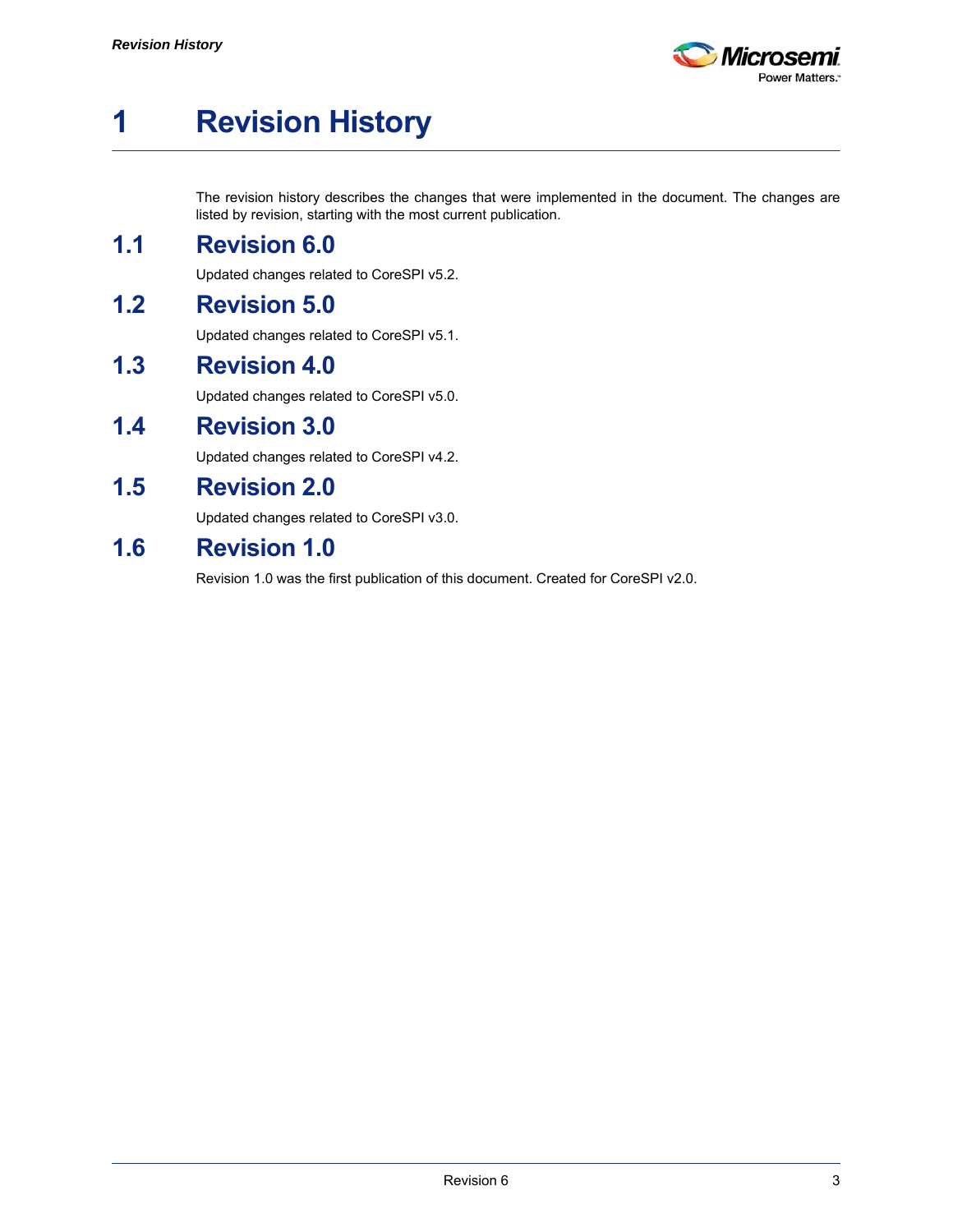

# **Contents**

| 1 |      |                                                                                                                                                                                                                                |  |
|---|------|--------------------------------------------------------------------------------------------------------------------------------------------------------------------------------------------------------------------------------|--|
|   | 1.1  |                                                                                                                                                                                                                                |  |
|   | 1.2  |                                                                                                                                                                                                                                |  |
|   | 1.3  |                                                                                                                                                                                                                                |  |
|   | 1.4  |                                                                                                                                                                                                                                |  |
|   | 1.5  |                                                                                                                                                                                                                                |  |
|   | 1.6  |                                                                                                                                                                                                                                |  |
| 2 |      |                                                                                                                                                                                                                                |  |
|   | 2.1  |                                                                                                                                                                                                                                |  |
|   | 2.2  |                                                                                                                                                                                                                                |  |
|   | 2.3  |                                                                                                                                                                                                                                |  |
|   | 2.4  |                                                                                                                                                                                                                                |  |
|   | 2.5  |                                                                                                                                                                                                                                |  |
|   | 2.6  |                                                                                                                                                                                                                                |  |
|   | 2.7  |                                                                                                                                                                                                                                |  |
|   | 2.8  |                                                                                                                                                                                                                                |  |
|   | 2.9  |                                                                                                                                                                                                                                |  |
|   | 2.10 |                                                                                                                                                                                                                                |  |
|   | 2.11 |                                                                                                                                                                                                                                |  |
|   | 2.12 |                                                                                                                                                                                                                                |  |
|   | 2.13 | Resolved Issues in the v5.0 Release entertainment contained a state of the value of the value of the value of the value of the value of the value of the value of the value of the value of the value of the value of the valu |  |
|   | 2.14 |                                                                                                                                                                                                                                |  |
|   | 2.15 |                                                                                                                                                                                                                                |  |
|   | 2.16 |                                                                                                                                                                                                                                |  |
|   | 2.17 |                                                                                                                                                                                                                                |  |
|   | 2.18 |                                                                                                                                                                                                                                |  |
|   |      |                                                                                                                                                                                                                                |  |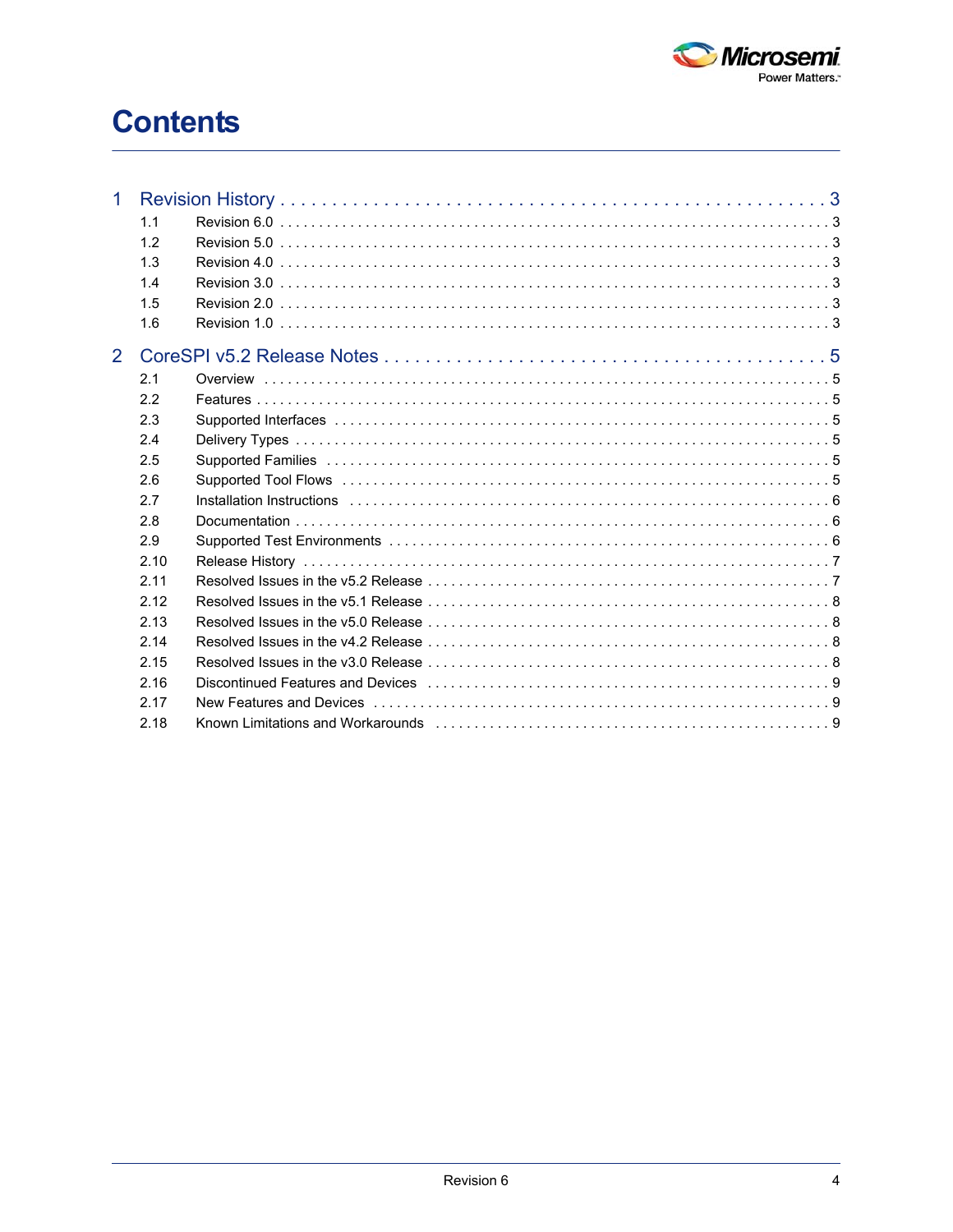

# <span id="page-4-0"></span>**2 CoreSPI v5.2 Release Notes**

#### <span id="page-4-1"></span>**2.1 Overview**

These release notes accompany the production release of CoreSPI v5.2. This document provides details about the features, enhancements, system requirements, supported families, implementations, and known issues and workarounds.

#### <span id="page-4-2"></span>**2.2 Features**

- SPI clock rate configurable:
	- From PCLK/512 to PCLK/2 in steps of 2
	- Maximum data rate of PCLK/2 in Master mode and PCLK/8 in Slave mode.
- SPI protocol configurable
	- Master and slave operation
	- Supports up to eight slaves
	- Motorola SPI support
	- TI SPI support
	- NSC SPI support
	- Slave select behavior configurable during Idle cycles
	- Supports broadcast operation
	- Configurable frame size (4 to 32 bits)
- FIFO
	- Width set to frame size for optimal core size
	- Depth configurable through parameter
- Interrupt generation
	- Receive and transmit data interrupts
	- FIFO overflow and under run
	- Command transmitted interrupt
- APB3 compliant

# <span id="page-4-3"></span>**2.3 Supported Interfaces**

CoreSPI supports the following interfaces:

- Advanced peripheral bus (APB) slave interface
- Interrupt request interface
- Serial (SPI) Interface

#### <span id="page-4-4"></span>**2.4 Delivery Types**

CoreSPI is not license locked. Complete HDL source code is provided for the core and testbench.

## <span id="page-4-5"></span>**2.5 Supported Families**

CoreSPI v5.2 is a generic core and supports all the device families.

## <span id="page-4-6"></span>**2.6 Supported Tool Flows**

Libero<sup>®</sup> software v9.1 or later supports CoreSPI v5.2.

**Note:** CoreSPI is compatible with Libero Integrated Design Environment (IDE), Libero System-on-Chip (SoC), and Libero System-on-Chip (SoC) PolarFire. Unless specified otherwise, this document uses the name, Libero to identify Libero IDE, Libero SoC, and Libero SoC PolarFire.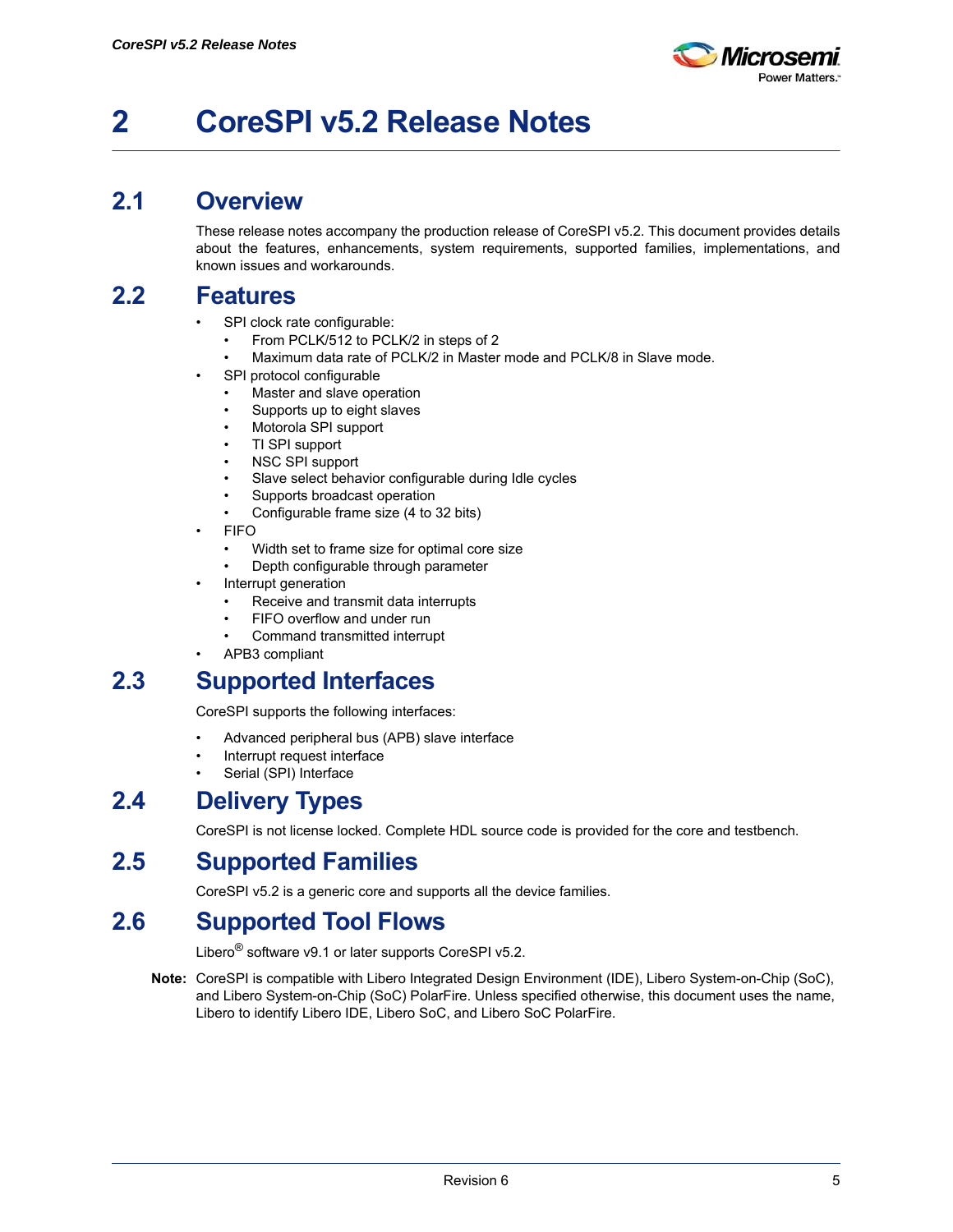

# <span id="page-5-0"></span>**2.7 Installation Instructions**

The CoreSPI CPZ must be installed into Libero software. This is done automatically through the Catalog update function in Libero, or the CPZ file can be manually added using the **Add Core** catalog feature. Once the CPZ file is installed in Libero, the core can be configured, generated, and instantiated within SmartDesign for inclusion in the Libero project.

Refer to the *[Libero SoC Online Help](http://www.microsemi.com/index.php?option=com_docman&task=doc_download&gid=132044)* for further instructions on core installation, licensing, and general use.

# <span id="page-5-1"></span>**2.8 Documentation**

This release contains a copy of the *CoreSPI Handbook*. The handbook, describes the core functionality and gives step-by-step instructions on how to simulate, synthesize, and place-and-route this core, and also implementation suggestions. Refer to the *[Libero SoC Online Help](http://www.microsemi.com/index.php?option=com_docman&task=doc_download&gid=132044)* for instructions on obtaining IP documentation.

For updates and additional information about the software, devices, and hardware, visit the Intellectual Property pages on the Microsemi SoC Products Group website: visit:

[http://www.microsemi.com/products/fpga-soc/design-resources/ip-cores.](http://www.microsemi.com/products/fpga-soc/design-resources/ip-cores)

# <span id="page-5-2"></span>**2.9 Supported Test Environments**

The following test environments are supported:

- VHDL user testbench
- Verilog user testbench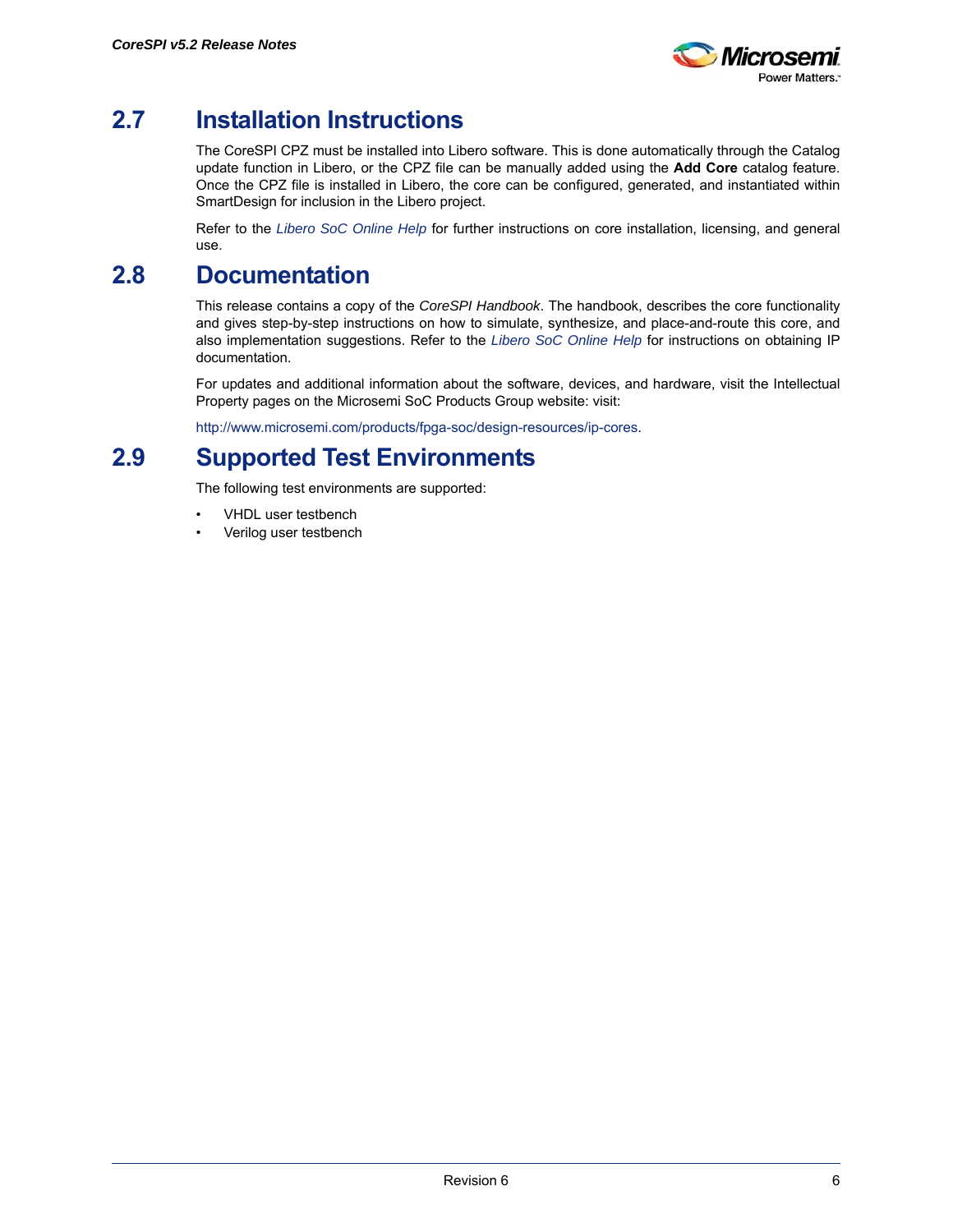

# <span id="page-6-0"></span>**2.10 Release History**

[Table 1](#page-6-2) lists the release history for CoreSPI.

#### <span id="page-6-2"></span>*Table 1 •* **Release History**

| <b>Version</b> | <b>Date</b>      | <b>Changes</b>                                                                                                                                                                                                                                                                                                                                                                                                                                     |
|----------------|------------------|----------------------------------------------------------------------------------------------------------------------------------------------------------------------------------------------------------------------------------------------------------------------------------------------------------------------------------------------------------------------------------------------------------------------------------------------------|
| 5.2            | April 2018       | Fixed SAR as listed in Table 2                                                                                                                                                                                                                                                                                                                                                                                                                     |
| 5.1            | November 2016    | Fixed SAR as listed in Table 3                                                                                                                                                                                                                                                                                                                                                                                                                     |
| 5.0            | December 2014    | Added support for RTG4 family devices.<br>$\bullet$<br>Updated configurator GUI<br>٠<br>Modified configuration parameters.<br>$\bullet$<br>RXAVAIL interrupt bit renamed to DATA RX<br>$\bullet$<br>Modified user testbench to highlight the operation of the<br>$\bullet$<br>TX DONE and DATA RX interrupt sources.                                                                                                                               |
| 4.2            | December 2013    | Added support for TI and NSC modes.<br>$\bullet$<br>Configurable frame size support included.<br>TX and RX FIFO's added.<br>Modified SPI related port names.<br>$\bullet$<br>Modified operational parameters to be configurable at time<br>$\bullet$<br>of instantiation exclusively.<br>Support for SmartFusion2 and IGLOO2 families added.<br>$\bullet$<br>Modified Interrupt Status register to enhance management<br>of core during slave mode |
| 3.0            | <b>June 2007</b> | APB Interface added and testbench support for ProASIC3 modified.                                                                                                                                                                                                                                                                                                                                                                                   |
| 2.0            | November 2006    | Initial Release.                                                                                                                                                                                                                                                                                                                                                                                                                                   |

# <span id="page-6-1"></span>**2.11 Resolved Issues in the v5.2 Release**

#### <span id="page-6-3"></span>*Table 2 •* **Resolved Issues in the v5.2 Release**

| <b>SAR Number</b> | <b>Changes</b>                                                                                                                     |
|-------------------|------------------------------------------------------------------------------------------------------------------------------------|
| 94059             | Resolved an internal signal being detected as unidentified clock by synthesis tool.                                                |
| 94224             | Added APB register CLK DIV to dynamically update the clock division factor of the<br>SPI generated clock (SPICLKO) in master mode. |
| 94973             | Repackaged CoreSPI as a generic core supporting all devices families.                                                              |
| 92192             | Updated utilization and performance table in CoreSPI Handbook for AX and RTAX-S<br>families.                                       |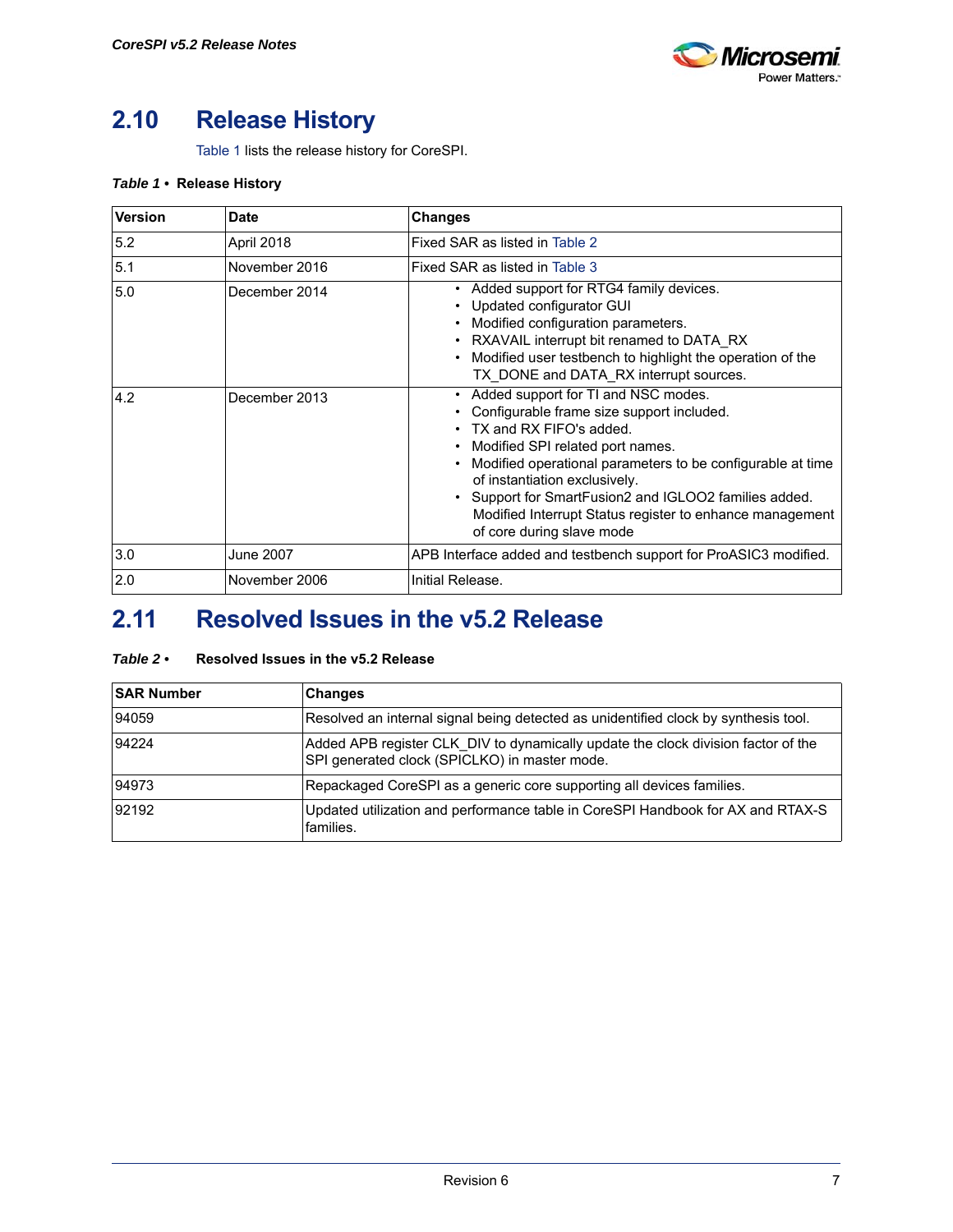

# <span id="page-7-0"></span>**2.12 Resolved Issues in the v5.1 Release**

<span id="page-7-4"></span>

| Table $3\cdot$ | Resolved Issues in the v5.1 Release |  |  |
|----------------|-------------------------------------|--|--|
|                |                                     |  |  |

| <b>SAR Number</b> | <b>Changes</b>                                                                                                                  |
|-------------------|---------------------------------------------------------------------------------------------------------------------------------|
| 68916             | Unable to instantiate CoreSPI version 5.0.100 in Libero v9.2 SP2.                                                               |
| 66515             | CoreSPI do not return default reset values for Configuration Registers.                                                         |
| 84364             | Added waveforms and details of custom transfer.                                                                                 |
| 84520             | NSC standard mode SPIOEN signal was asserted with one clock cycle. As a result,<br>delay in multi frame transfers was observed. |
| 84582             | In VHDL mode, SPISS was toggled during transfer (that is, MOTOROLA master<br>mode).                                             |

## <span id="page-7-1"></span>**2.13 Resolved Issues in the v5.0 Release**

| Table $4 \cdot$ | Resolved Issues in the v5.0 Release |  |  |
|-----------------|-------------------------------------|--|--|
|                 |                                     |  |  |

| <b>SAR Number</b> | Changes                                                                                            |
|-------------------|----------------------------------------------------------------------------------------------------|
| 12697             | Updated configurator GUI to make the configuration of CoreSPI more intuitive.                      |
| 57406             | Support added for RTG4 family devices.                                                             |
| 62506             | INTRAW Register - RXAVAIL bit: Bit renamed to reflect the exact operation of the bit<br>(DATA RX). |

### <span id="page-7-2"></span>**2.14 Resolved Issues in the v4.2 Release**

No Software Action Requests (SARs) have been resolved in the v4.2 release of CoreSPI.

#### <span id="page-7-3"></span>**2.15 Resolved Issues in the v3.0 Release**

#### *Table 5 •* **Resolved Issues in the v3.0 Release**

| <b>SAR Number</b> | <b>Changes</b>                                                                                                                                          |
|-------------------|---------------------------------------------------------------------------------------------------------------------------------------------------------|
| 67221             | IAn APB interface has been added and the SFR interface has been removed for use<br>with CoreConsole in bus-centric design.                              |
| 61318             | CoreSPI was missing ProASIC3 libraries for the verification testbench (v2.1), but the<br>testbench no longer requires family-specific libraries (v3.0). |